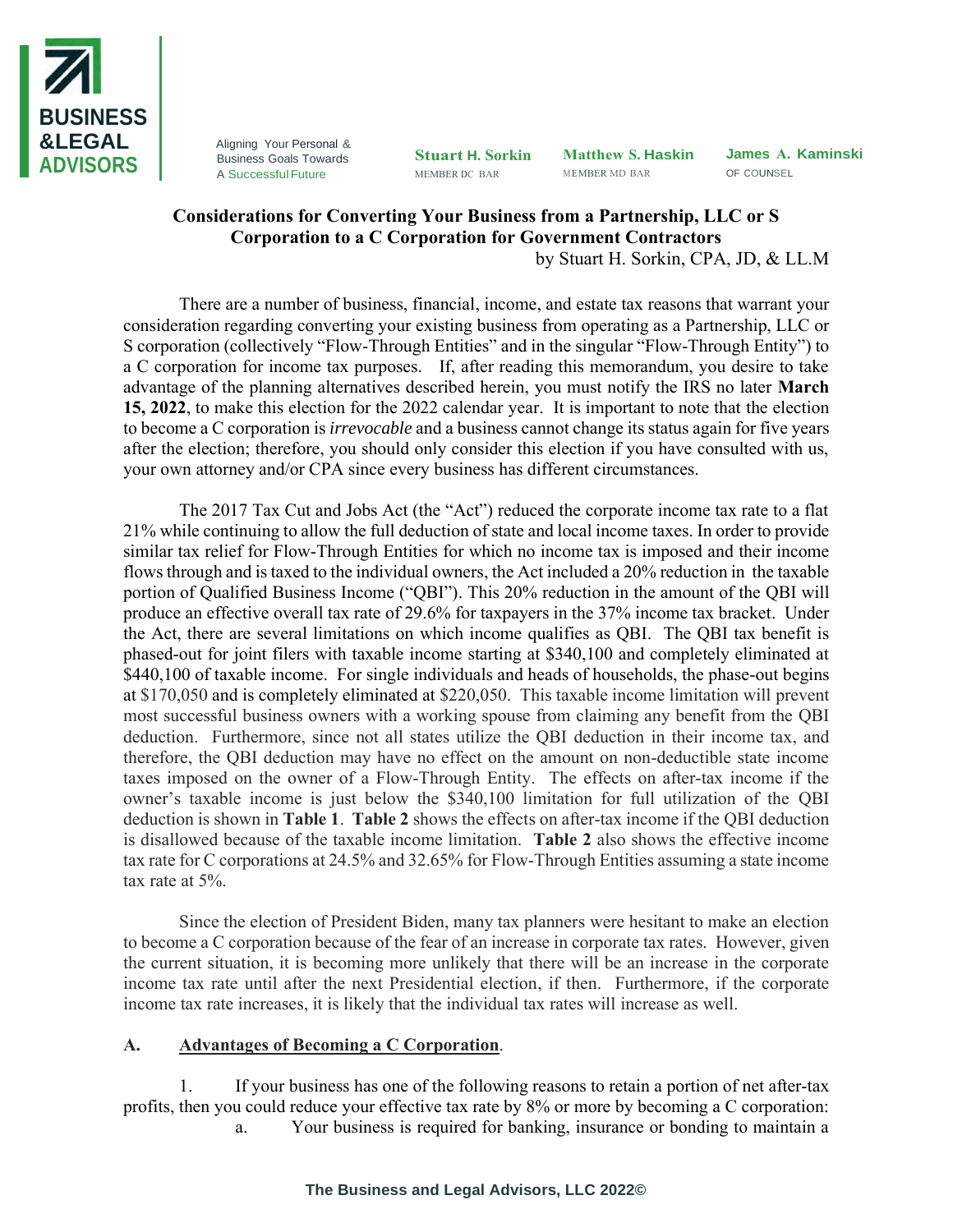significant amount of liquidity.

b. Your business needs to start building a cash reserve for potential future acquisitions or to buy out a departing owner.

c. Your business has previously incurred significant debt that will need to be repaid.

*Since none of these uses of after-tax profit will generate any current income tax deductions, therefore, would the owner rather accumulate these funds with an effective tax rate of 24.95% as a C corporation or 32.65% as a Flow-Through Entity?*

2. A C corporation allows you more flexibility in creating multiple classes of stock for investors and employees compared to an S corporation, with its limit of one class of stock.

a. An investor class of stock can include preferential rights to income and/or return of their investment and with these preferences investors are less likely to demand significant control of management or voting from the business. In addition, many investors are more resistant to investing in a Flow-Through Entity because of the potential for phantom income (i.e., an allocation of income from the Flow-Through Entity in excess of cash distributions to the investors from the Flow-Through Entity).

b. Awarding of actual equity to key employees to increase retention can have the following benefits with proper planning: (i) increasing the value the owner will receive upon sale by delivering an intact management team; (ii) increasing the likelihood you will get from LOI to closing by limiting a key employee's ability to obstruct the acquisition without first receiving additional compensation; (iii) creating an asset that will allow the key employees to receive favorable capital gains treatment on this type compensation rather ordinary income; and (iv) a stronger and more enforceable restricted covenant for post-employment because the employees are also stockholders. While this type of structure could be used with an LLC, under the Internal revenue Code members are not allowed to receive a salary for services rendered to the LLC. This significantly increases the complexity of the employee's income tax filing since they are now owners of the LLC who will be required to file and pay estimated income taxes rather than have their taxes withheld by their employer, and, therefore, it can negatively affect the employees' view of the overall benefits of this plan.

3. Owners of Flow-Through Entities are subject to limitations on the following types of employee or executive benefits, whereas these same limitations do not apply to employee stockholders of C corporations:

a. C corporations can establish defined benefit and medical reimbursement plans for its employees, as well as stockholders, on a *non-discriminatory basis*. A medical reimbursement plan, also known as a medical expense reimbursement plan ("MERP"), is substantially similar to a health reimbursement arrangement ("HRA"). In fact, they are basically synonymous, with an HRA just being the more common phrase used. However, unlike HRAs, there is no physical account linked to a MERP. Rather, the business will reimburse the employee for any health expenses after the medical services have been completed. With various new benefit plans now available through health care providers, many businesses are quite interested in MERPs. MERPs are merely a way for employers to give their employees tax-free money that can only be used to pay for medical expenses. MERPs often operate as follows:

• Employees pay for their own doctor visits and medicine and then the employer reimburses them.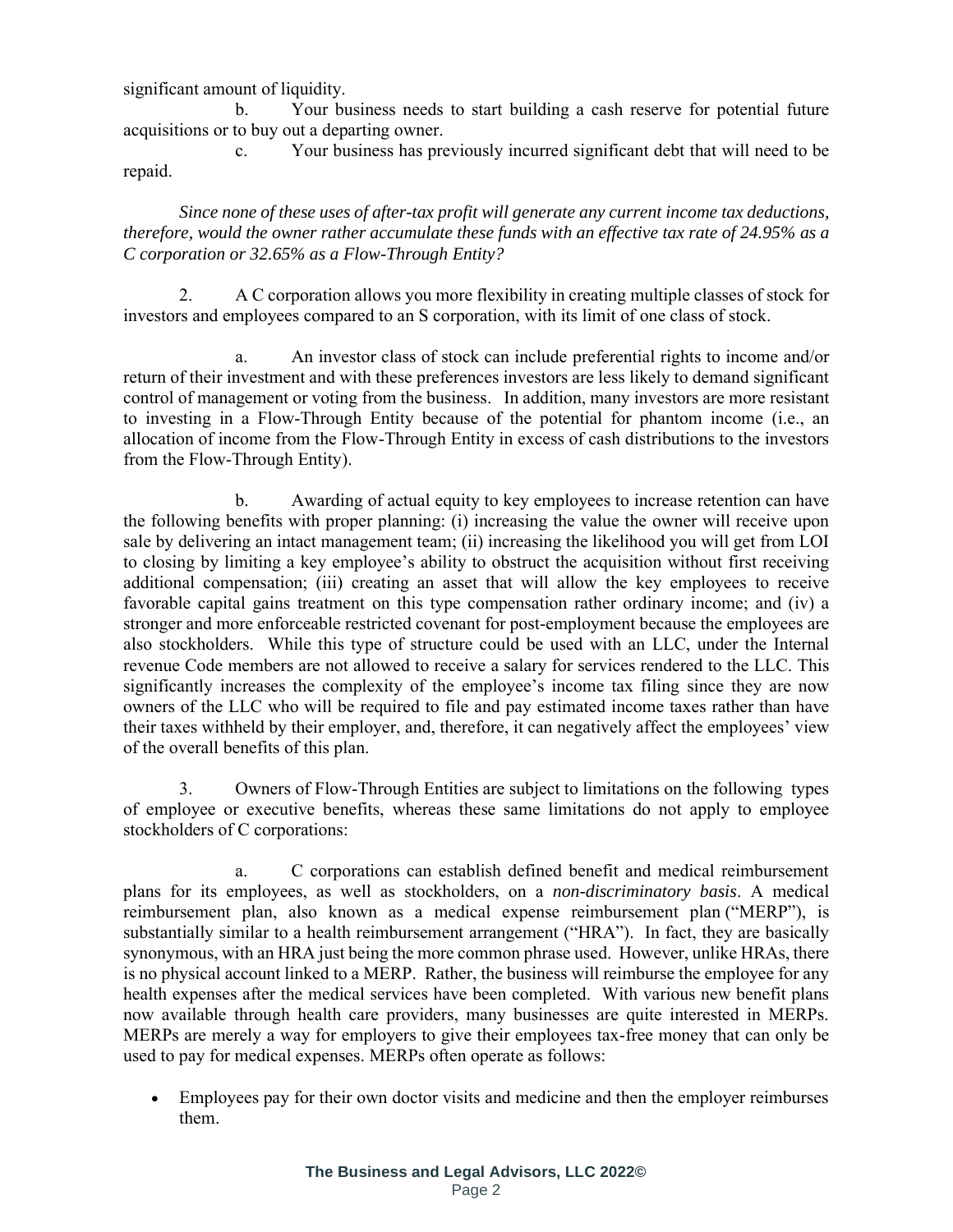- Employers can contribute exactly the amount they want so the cost of a MERP does not increase from year to year.
- [MERPs](https://bdsadmin.com/employer/medical-expense-reimbursement-plan-merp/) are incredibly flexible so it is difficult to say exactly how they should be used.

A MERP allows businesses to pay for part of their employees' [deductibles, copays or co](https://www.upcounsel.com/minimum-essential-coverage)[insurance](https://www.upcounsel.com/minimum-essential-coverage) and any other qualified medical expense tax-free. Again, these plans are incredibly flexible and allow the business a number of suitable alternative arrangements. As a result, MERPs are often associated with health care plans with higher deductibles. This will save the business and its employees on the amount of premiums while also continuing to offer a good quality health plan to its employees. When deciding whether to opt for a MERP, consider that the business will usually save a lot during the first year with the goal of stabilizing that amount in future years.

b. Unlike Flow-Through Entities, employee stockholders of a C corporation do not have to report health insurance premiums as an adjustment on their individual income tax return.

c. If the employee stockholder is already maximizing his or her contributions to a qualified retirement plan, then the employee stockholder can supplement their retirement with a non-qualified deferred compensation plan. A nonqualified deferred compensation plan (a "NDCP") is a contractual agreement in which a participant agrees to be paid in a future year for services rendered this year. Deferred compensation payments generally commence upon termination of employment (e.g., retirement), death or disability. NDCPs are often geared towards anticipated retirement in order to provide cash payments to the retiree and to defer taxation to a year when the recipient is in a lower tax bracket. *These types of plans are not subject to the nondiscrimination rules imposed on qualified plans*. Therefore, if desired, benefits can be offered only to a select group of employees. Consequently, the cost of this benefit is lower since it accrues to fewer people. Please note that failure to comply with specific IRS rules, including that the funds of an NDCP cannot be permanently set aside for the participant, will cause an immediate tax on the balance of the NDCP. Accordingly, the owner must understand the risk that the funding for NDCPs will not be protected from creditors if the company that created them files for bankruptcy.

d. If the business may need additional bank financing for operations or growth, both traditional and SBA loans to a C corporation are generally easier to get bank approval than Flow-Through Entities because the owner's personal tax returns and finances will become more relevant in the approval process. Additionally, the typical year-end tax planning by Flow-Through Entities of accelerating or decelerating income or expenses because of the tax liability that is imposed on the owner can affect banking ratios during the loan approval process. Finally, if the borrower is a C corporation and the C corporation is financially viable, then the owner may be able to limit or eliminate any personal guarantees, which most banks tend to require for loans to Flow-Through Entities.

e. A C corporation provides more flexibility for estate and gift tax planning for the owner compared to Flow-Through Entities where the family or a trust for the family will have an annual ordinary income tax filing and liability because they are owners of the Flow-Through Entity. Furthermore, irrevocable trusts which hold S corporation stock must meet certain requirements to maintain its S corporation status, which makes the trust a type of flow-through entity as well. On the other hand, an irrevocable trust receives the same favorable capital gains treatment as an individual. Therefore, having an irrevocable trust holding C corporation stock will allow the accumulation of profit in the trust for the use of the owner's family with a lower income tax rate for when the owner decides that he/she wants to pass funds to the next generation. Note that operating LLCs generally should not be gifted to irrevocable trusts because the income will typically be ordinary and an irrevocable trust reaches the maximum income tax rate of 37% at \$13,451 of taxable income.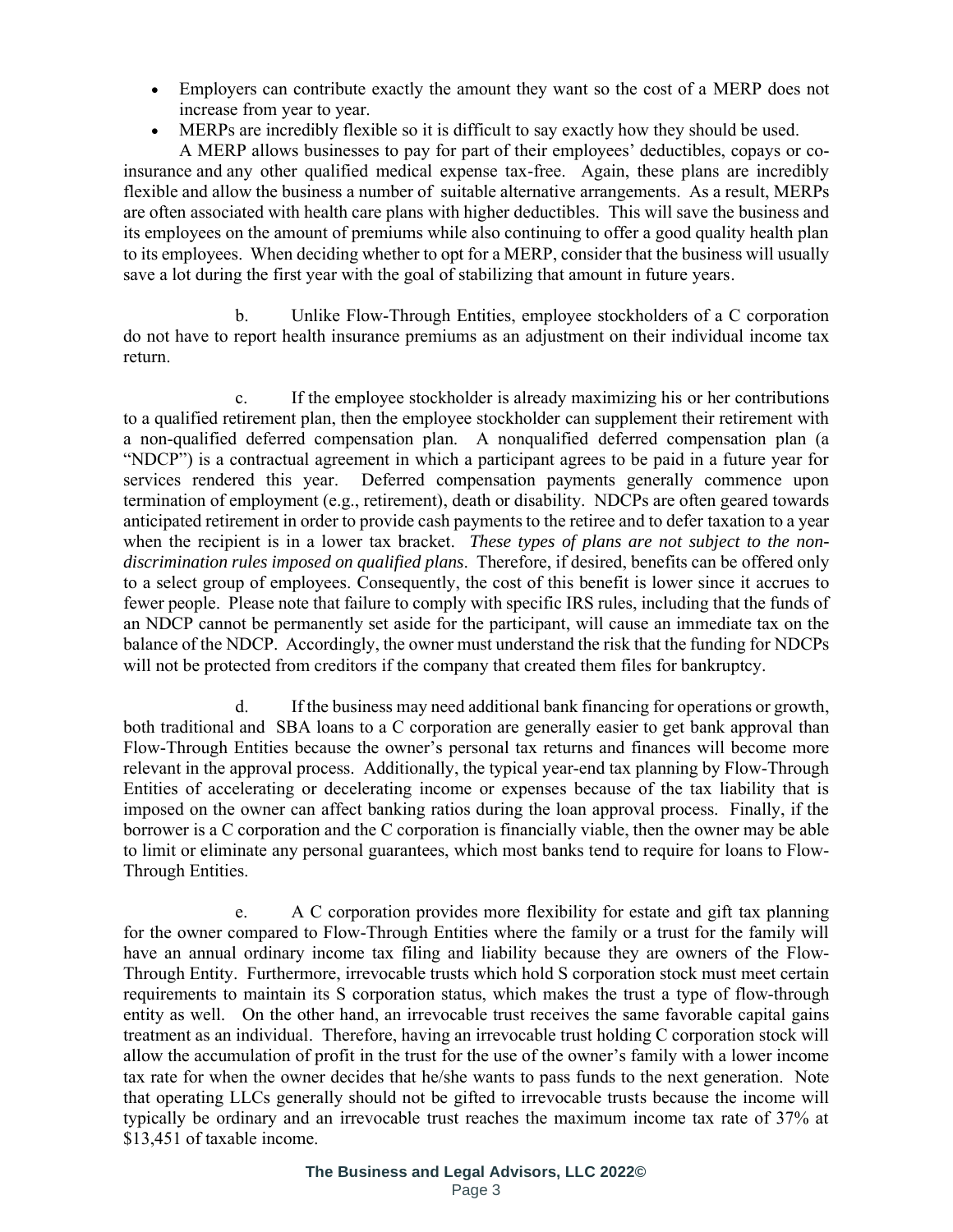f. If the owner determines that the best exit strategy is an Employee Stock Ownership Plan ("ESOP"), then the owner will be able to defer a significant portion of the tax liability upon the sale if the company is a C corporation. Unfortunately, this deferral is generally not available to Flow-Through Entities. However, once an ESOP transaction is completed, it is best for the entity to convert back to a Flow-Through Entity as soon as possible since a Flow-Through Entity that is owned by an ESOP will pay reduced or no income taxes.

Typically, only a C corporation can have an income tax year end on a date other than December 31. Since the government's year end is September 30, it makes sense to have either a September 30 or October 31 year end. Having different year ends from the owners allows for some shifting of income between different tax years.

h. By becoming a C corporation, you can avoid having to make big cash distributions to the owners to fund their individual income tax liability from the Flow-Through Entities. Unfortunately, I have seen many situations where the entity or the owner(s) need to borrow significant funds to pay an unexpected tax liability.

i. A C corporation is *less likely to get audited* compared to S corporations and LLCs under the current IRS guidelines. In addition, the owner can separate their business and individual income tax reporting and reduce the amount of time and effort spent in December decelerating income and prepaying expenses because of the pass-through entity rules.

**B. Disadvantages of Becoming a C Corporation**. The following are some of the significant concerns that deter companies from electing to become a C corporation. However, as described below, these concerns can be minimized or eliminated for government contractors, in particular, because of their ability to control the timing of their revenue stream through billing and the typical approach to a third-party sale:

1. **Double Taxation**. To the extent that a C corporation retains any after-tax profit, it will eventually be distributed to the stockholder as a dividend, which is taxed at 15% or 20% (this is referred to "Double Taxation"). The effect of Double Taxation was significantly reduced by the Act since  $21\% + 15\% = 36\%$  or at worst  $41\%$  ( $21\% + 20\%$ ) verses 37% for the individual. Again, the deductibility of state taxes by the C corporation further reduces the potential negative effect of Double Taxation. As further described below, there are several tax-efficient ways of spending this increased after-tax income for the benefit of the owners.

From my experience, most government contractors are very knowledgeable about the consistency and timing for the payment cycle from their governmental agency customers, in particular, the amount of time that will generally elapse between sending the invoice to the client and when the client will make payment. With proper planning, the government contractor has the ability to look at its projected revenue for the entire year in October and November, then it can determine the amount of income it would like to report for the year. Then, they can determine to either accelerate or decelerate their billing in November and December to somewhat control their income recognition. Accordingly, with a well financially managed government contractor, the business should be able to reasonably predict its taxable profit and then determine how much profit can be utilized by the business in the subsequent year (as described below). Then it can compute the income taxes on the amount of retained profit and the remainder, if any, can be paid as a profitsharing bonus to owners with the only additional tax (assuming the owner is already in the maximum income tax brackets) being the Medicare taxes. This type of tax planning can significantly increase the financial benefits of the owners over many years. However, some government contracts contain limits on what benefits can be paid to the owners. That said, if an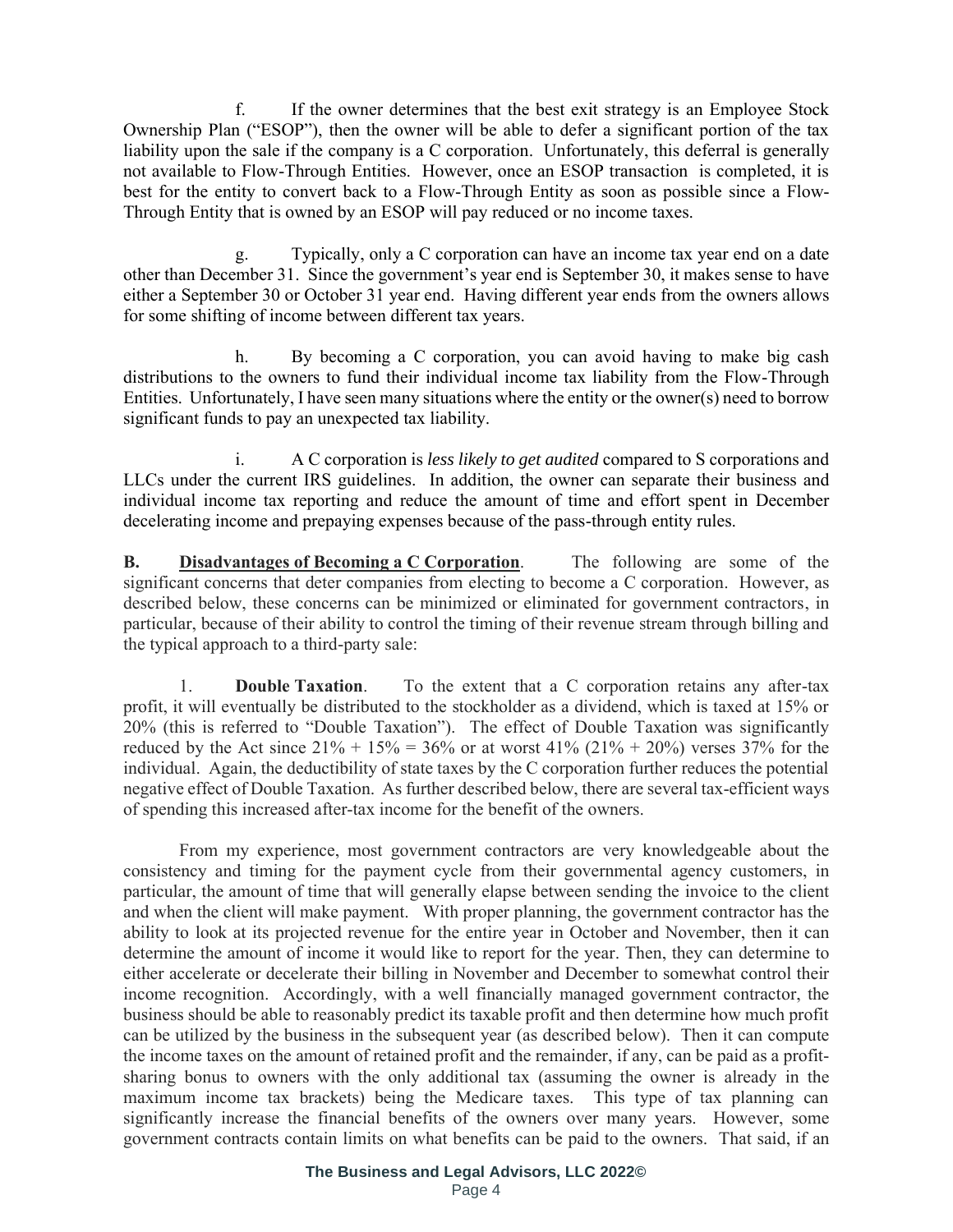entity converts to a C corporation, then the owners' benefits and compensation need to be reviewed in light of the benefits that can be offered to the owners of a C corporation and not Flow-Through Entities to comply with any governmental regulations regarding compensation.

2. **Sale of the Business**. The two most prevalent methods of selling a business are either an *asset sale or a stock sale*. Generally, the acquirer prefers an asset sale in order to be able to expense substantially all of the purchase price through depreciation and amortization. In addition, under an asset sale, the acquirer can select the assets it will acquire and the liabilities it is willing to assume or pay for a seller. Sellers are required to pay ordinary income taxes on a portion of the purchase price and capital gains on the other portion based upon the allocation of the purchase price among the assets. If a C corporation sells its assets, the entire gain is subject to Double Taxation. This would in all likelihood increase the tax burden on sale depending on the allocation of the purchase price among the acquired assets. For example, if there will be significant ordinary income compared to capital gains on an asset sale because a significant portion of the purchase price is allocated to the value of the fixed assets, which are taxed at ordinary rates then an asset sale by a C corporation may produce an overall reduction in taxes because of the 16% difference in ordinary income rates and deductible state income taxes. On the other hand, sellers generally prefer stock sales because they get capital gains treatment on the entire purchase price. However, acquirers do not like limited ability to write-off the purchase price and becoming liable for the seller's preclosing liabilities.

While asset purchase transactions represent a substantial majority of most business sales, government contractors are generally the exception to this rule. Generally, most sales of government contractors are stock sales because the acquirer does not want to risk a novation of the government contract, which is possible with an asset sale because the government contracts will need to be assigned to the acquirer. Therefore, a government contractor can elect to become a C corporation and avoid the potential negative tax consequences that would typically occur on a sale of the business.

3. **Accumulated Earning Tax**. In the event the business stock piles cash in excess of \$250,000 (\$150,000 Professional Corporation) for any reason not approved by the IRS (examples provided above), there is an imposition of a 20% accumulated earnings tax. Until the Act, this was not an issue of high IRS focus because the difference between corporate tax rates and individual tax rates was not significant. If you document the amount and reasons for any accumulation of profits in your annual minutes, the risk of a successful IRS challenge is minimized (i.e., "you cannot get in trouble if you tell the story right")<sup>1</sup>.

4. **Change in the Law**. While there is always a risk that these low corporate tax rates will increase, most tax experts will tell you that individual tax rates are likely to rise proportionately higher than corporate tax rates.

5. I**t is important to note that once you make a switch between S corporation and C corporation status, you are generally prohibited from switching back for five years. If you want to make the election to become a C corporation, you must file the appropriate paperwork with the IRS by March 15, 2022.**

**C. Examples of Calculations.** As illustrated by **Table 1** below, if the owner's taxable income is below the phase-out of the QBI deduction, a maximized QBI deduction produces the best overall tax result and the corporate taxation still produces tax savings for the owner. However, the difference in effective tax rates is relatively small because to get the full benefit of the QBI

<sup>1</sup> This quote is repeated by several cast members in the movie *Basic*.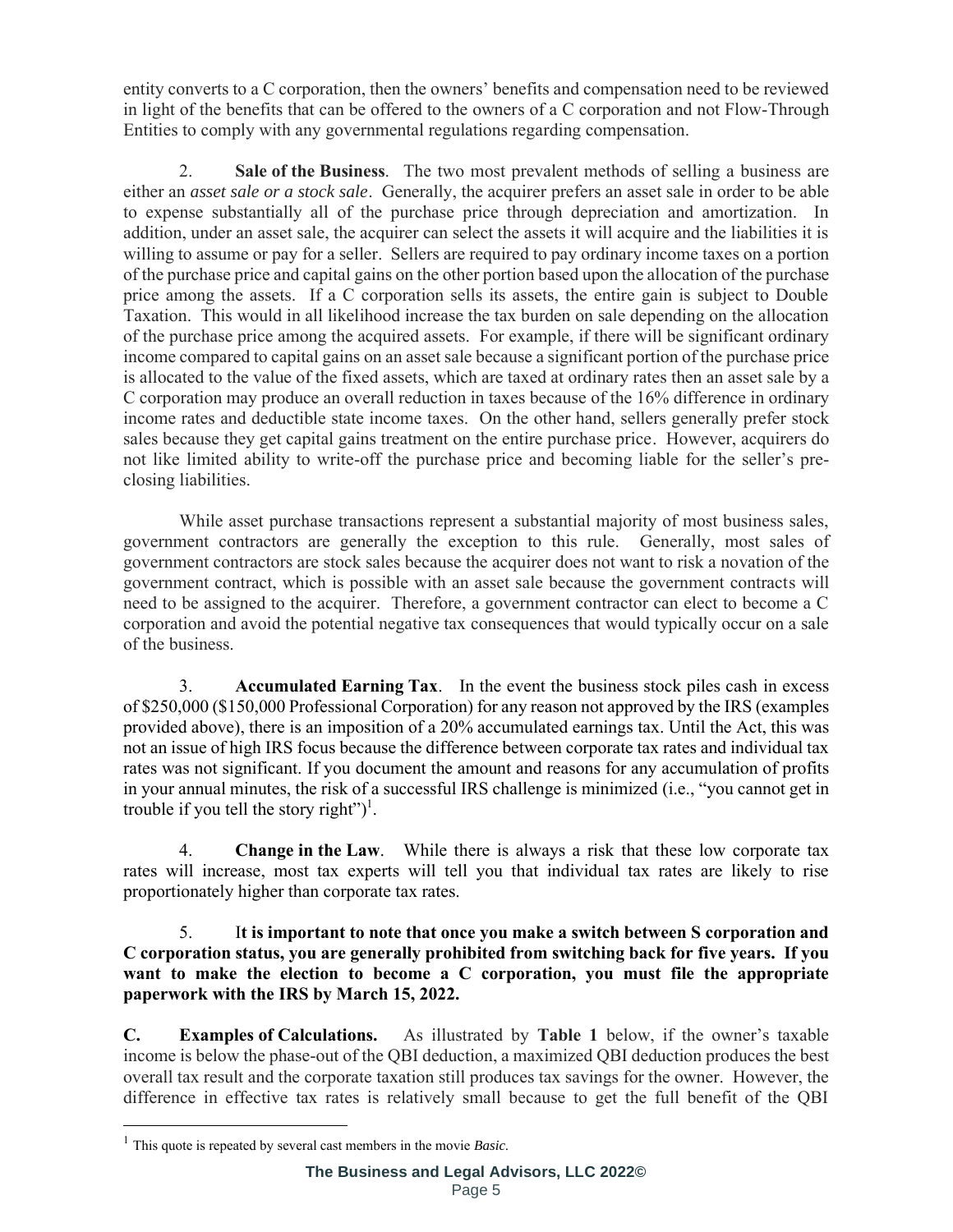deduction, the taxable income needs to be under \$340,100 and the marginal tax rate at that level is 32%. However, as illustrated by **Table 2**, if the owner's taxable income is at the maximum marginal tax rate of 37%, the owner gets no benefit from the QBI deduction and the effective rate is 24.95% under the corporate tax alternative, while the effective tax rate is 32.65% as a Flow-Through Entity. If the taxable income arises above the levels shown in **Table 2**, then the corporate income tax alternative produces more tax savings.

| Table 1                                                                    |       | <b>Assuming Maximum Allowable QBI</b>         |                               |                         |
|----------------------------------------------------------------------------|-------|-----------------------------------------------|-------------------------------|-------------------------|
|                                                                            |       | <b>Individual</b><br><b>NO QBI</b>            | <b>Individual</b><br>with QBI | Corporate<br>Tax        |
| Qualified Business Income                                                  |       | 200,000                                       | 200,000                       | 200,000                 |
| Other Income Taxable Income (net of                                        |       |                                               |                               |                         |
| deductions)                                                                |       | 140,000                                       | 140,000                       | 140,000                 |
| Taxable Income before State Income Taxes                                   |       | 340,000                                       | 340,000                       | 340,000                 |
| <b>State Income Taxes</b>                                                  | 5.00% | 17,000                                        | 17,000                        | 17,000                  |
| Taxable Income After State Income Taxes                                    |       | 340,000                                       | 340,000                       | 323,000                 |
| Qualified Business Income Deductions                                       |       |                                               | 40,000                        |                         |
| Taxable Income After QBI Deduction                                         |       |                                               | 300,000                       |                         |
| <b>Federal Tax Rate</b>                                                    |       | 32.00%                                        | 24.00%                        | 21.00%                  |
| Federal Income Tax                                                         |       | 70,454                                        | 59,671                        | 67,830                  |
| Net After Tax Income                                                       |       | 252,546                                       | 263,329                       | 255,170                 |
| <b>Effective Income Tax Rate</b>                                           |       | 26%                                           | 23%                           | 25%                     |
| <b>Table 2</b>                                                             |       | <b>Assuming Tax. Inc. over QBI Limitation</b> |                               |                         |
|                                                                            |       |                                               |                               |                         |
|                                                                            |       | <b>Individual</b><br><b>NO QBI</b>            | <b>Individual</b><br>with QBI | Corporate<br><b>Tax</b> |
| Qualified Business Income                                                  |       | 400,000                                       | 400,000                       | 400,000                 |
| Other Income Taxable Income (net of                                        |       |                                               |                               |                         |
| deductions)                                                                |       | 300,000                                       | 300,000                       | 300,000                 |
|                                                                            |       |                                               |                               |                         |
| Taxable Income before State Income Taxes                                   |       | 700,000                                       | 700,000                       | 700,000                 |
| <b>State Income Taxes</b>                                                  | 5.00% | 35,000                                        | 35,000                        | 35,000                  |
| Taxable Income After State Income Taxes                                    |       | 700,000                                       | 700,000                       | 665,000                 |
| Qualified Business Income Deductions<br>Taxable Income After QBI Deduction |       |                                               | $\theta$<br>700,000           |                         |
| <b>Federal Tax Rate</b>                                                    |       | 37.00%                                        | 37.00%                        | 21.00%                  |
| Federal Income Tax                                                         |       | <u>193,550</u>                                |                               | 139,650                 |
| Net After Tax Income                                                       |       | <u>471,451</u>                                | 193,550<br><u>471,451</u>     | 525,350                 |
| <b>Effective Income Tax Rate</b>                                           |       | 32.65%                                        | 32.65%                        | 24.95%                  |